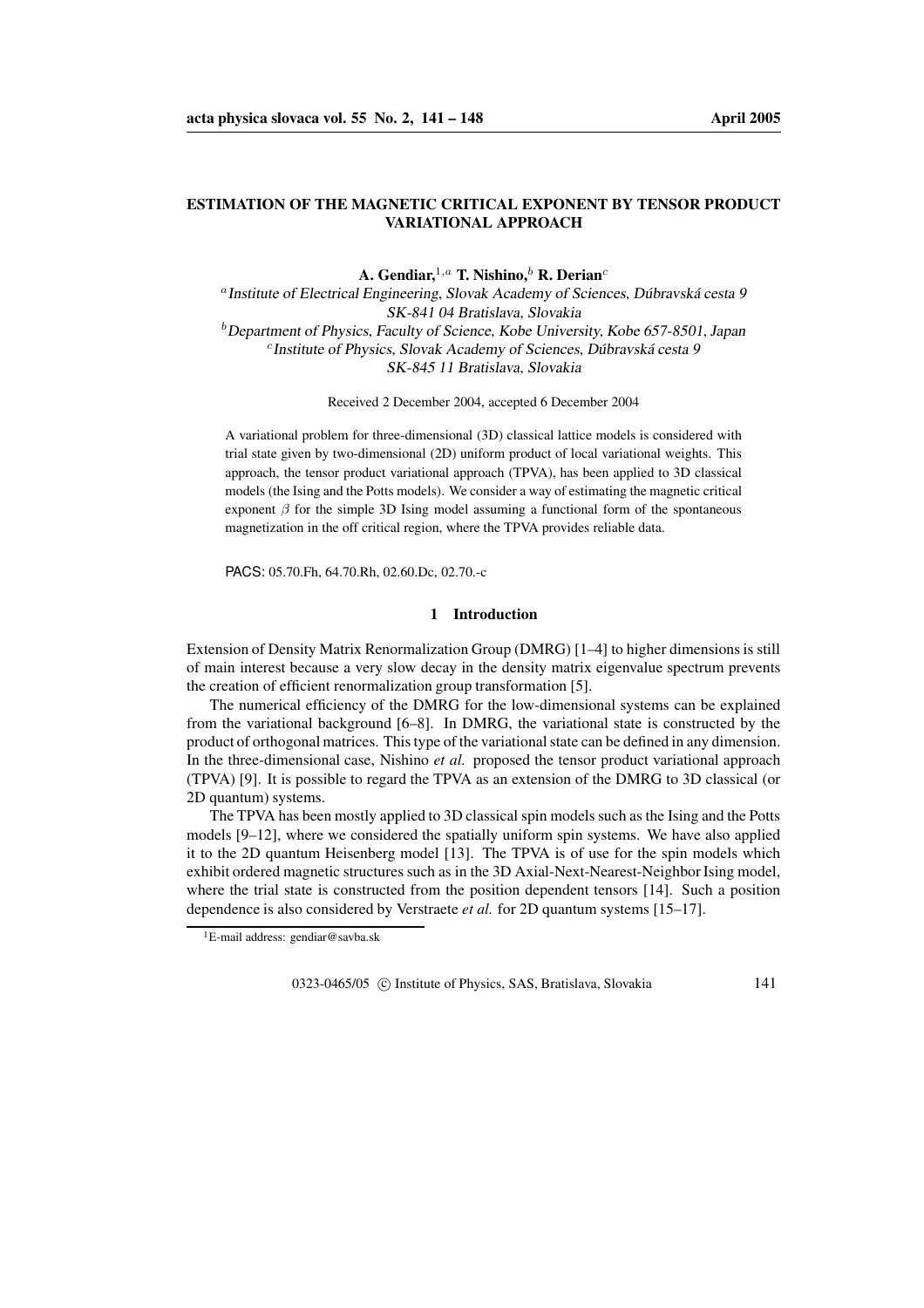For the models which exhibit the second-order phase transition, the TPVA tends to overestimate the critical temperature. For example, the error in  $T_c$  is about 1% or less for the 3D Ising model compared with the Monte Carlo (MC) result [18]. This is partially because the correlation length diverges at the criticality and the TPVA cannot treat this divergence properly due to a finite number of variational parameters. As a result, the thermodynamic functions obtained by the TPVA show mean-field-like behavior around  $T_c$ . Thus, in order to obtain critical indices from the numerical data by the TPVA, one has to calculate the thermodynamic functions in off critical region, where the TPVA is more accurate.

The main purpose of this paper is to obtain the magnetic critical exponent  $\beta$  for the 3D lattice models using the spontaneous magnetization calculated in the off critical region. We assume a scaling form for the numerical fitting of  $\beta$  with respected to the calculated data.

The paper is organized as follows: in Section 2, we define the model and discuss the variational background of the numerical method. We propose four types of tensor product states (TPS) which are used to calculate the variational state. By increasing the total number of variational parameters in the TPS, we obtain more precise numerical results. We calculate the critical temperature and the magnetic critical exponent for these four types of TPS in Section 3. A brief summary of the results obtained is summarized in Section 4.

#### **2 Model and variational background**

We consider the 3D Ising model on a simple cubic lattice of infinite size along all the  $x, y$ , and z axis coordinates. The model studied is described by the spin Hamiltonian

$$
\mathcal{H} = -J \sum_{i,j,k} \sigma_{i,j,k} \left( \sigma_{i+1,j,k} + \sigma_{i,j+1,k} + \sigma_{i,j,k+1} \right) \tag{1}
$$

with the nearest-neighbor spins  $\sigma = \pm 1$  interacting via coupling constant J. The transfer matrix T connects two adjacent spin layers  $[\sigma_k]$  and  $[\sigma_{k+1}]$ . It can be expressed by product of the Boltzmann weights

$$
\mathcal{T}[\sigma_k|\sigma_{k+1}] = \prod_{i,j} W_{i,j}^{\mathrm{B}} \{\sigma_k|\sigma_{k+1}\},\tag{2}
$$

where we abbreviated the notation gathering four spins into one

$$
\{\sigma_k\} \equiv (\sigma_{i,j,k} \; \sigma_{i+1,j,k} \; \sigma_{i,j+1,k} \; \sigma_{i+1,j+1,k}) \; . \tag{3}
$$

We have employed the local Boltzmann weight of the interaction round-a-face (IRF) type which is defined as

$$
W_{i,j}^{\text{B}}\{\sigma_{k}|\sigma_{k+1}\} = \exp\left[\frac{J}{4k_{\text{B}}T}(\sigma_{i,j,k}\sigma_{i,j,k+1} + \sigma_{i+1,j,k}\sigma_{i+1,j,k+1} + \sigma_{i,j+1,k}\sigma_{i+1,j,k+1})\right] + \sigma_{i,j+1,k}\sigma_{i,j+1,k+1} + \sigma_{i+1,j+1,k}\sigma_{i+1,j+1,k+1} + \sigma_{i,j,k}\sigma_{i+1,j,k} + \sigma_{i+1,j+1,k}\sigma_{i,j+1,k} + \sigma_{i,j+1,k}\sigma_{i,j,k} + \sigma_{i,j,k+1}\sigma_{i+1,j,k+1}\sigma_{i+1,j,k+1}\sigma_{i+1,j+1,k+1}
$$
\n
$$
+ \sigma_{i+1,j+1,k+1}\sigma_{i,j+1,k+1} + \sigma_{i,j+1,k+1}\sigma_{i,j,k+1}\sigma_{i,j,k+1})\right], \tag{4}
$$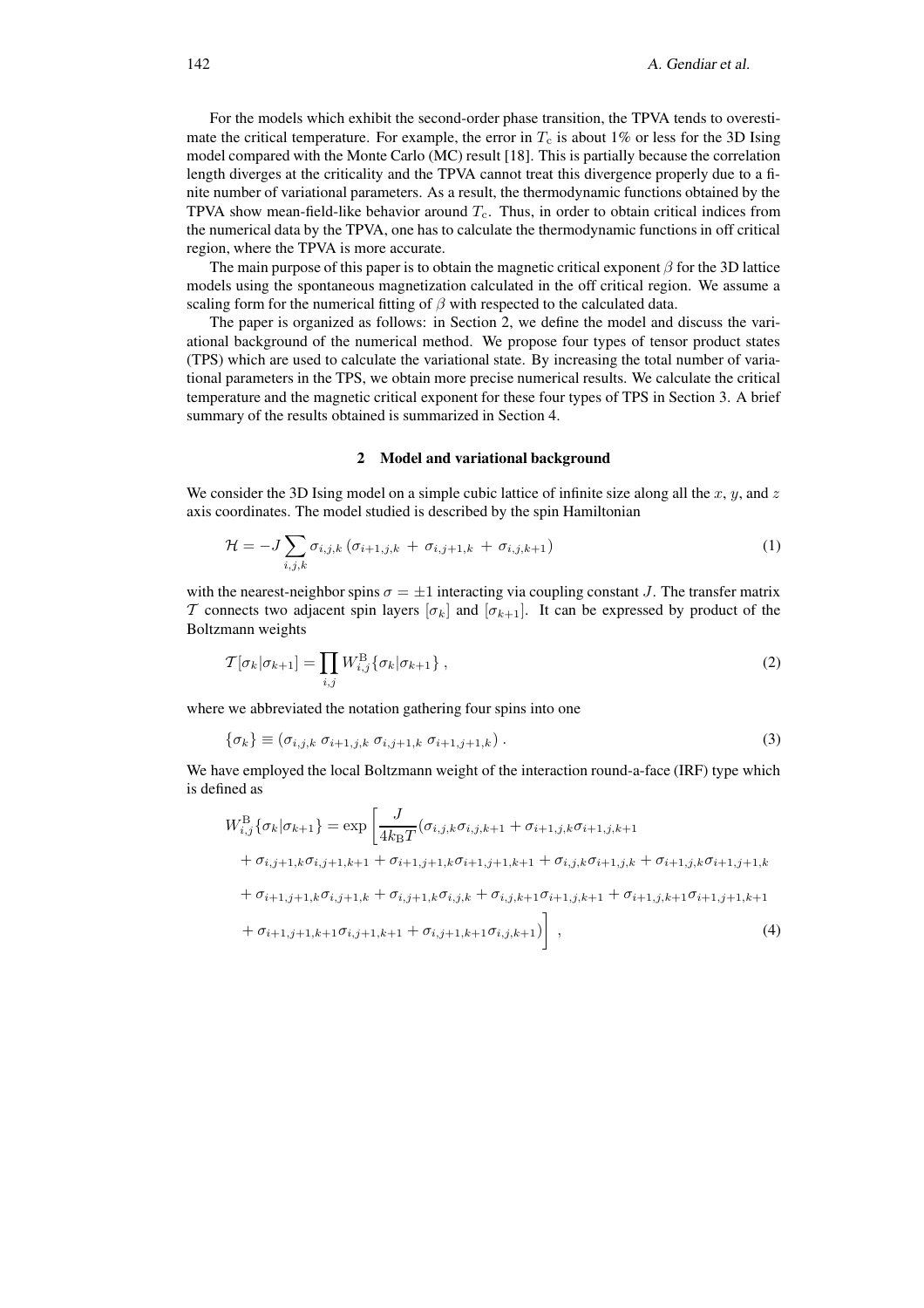

Fig. 1. Graphical representation of the four-spin local variational weight  $V_{i,j}$  (left) which is used to construct the trial state  $\Psi$  (right). Notice that we have dropped the subscript k from the spins for simplicity.



Fig. 2. The six-spin local variational weight  $V_{i,j}$  (left) and the trial state  $\Psi$  (right). The weights  $V_{i,j}$  overlap one another only in the  $x$  axis direction (denoted by the subscript  $i$ ).

where  $k_B$  is the Boltzmann constant and T is temperature. Due to simplicity, we set  $J/k_B = 1$ in what follows on.

The variational partition function per layer for the given transfer matrix  $T$  has the form

$$
\lambda_{\text{var}}(\Psi) = \frac{\langle \Psi | T | \Psi \rangle}{\langle \Psi | \Psi \rangle} = \frac{\sum_{\sigma_k, [\sigma_{k+1}]} \Psi[\sigma_k] T[\sigma_k | \sigma_{k+1}] \Psi[\sigma_{k+1}]}{\sum_{\sigma_k} (\Psi[\sigma_k])^2}.
$$
\n(5)

Purpose of the TPVA is to maximize Eq. (5) by a proper approximation of the trial state Ψ. We assume that  $\Psi$  can be written by the product of identical local variational weights V. This approximation is often referred to as the tensor product state [12, 13, 15–17].

In the following, we consider four candidates of  $\Psi$ , where the difference is in the definition of the local weights V and their connection.

(i) In the lowest approximation, the single local weight  $V$  consists of four spins. Hence, we have  $2^4 = 16$  adjustable parameters and V graphically represents a square-shaped object as shown in Fig. 1. Taking product over all the uniformly given local weights  $V$ , the trial state yields

$$
\Psi[\sigma_k] = \prod_{i,j} V_{i,j}(\sigma_{i,j,k}, \sigma_{i+1,j,k}, \sigma_{i,j+1,k}\sigma_{i+1,j+1,k}).
$$
\n(6)

(ii) A way to increase precision of the variational calculations is to enlarge the size of the local weight  $V$  up to six spins, see Fig. 2. Then, we let the weights  $V$  partially overlap one another defining the trial state as follows

$$
\Psi[\sigma_k] = \prod_{i,j} V_{i,j}(\sigma_{i,j,k}, \sigma_{i+1,j,k}, \sigma_{i+2,j,k}\sigma_{i,j+1,k}, \sigma_{i+1,j+1,k}, \sigma_{i+2,j+1,k}). \tag{7}
$$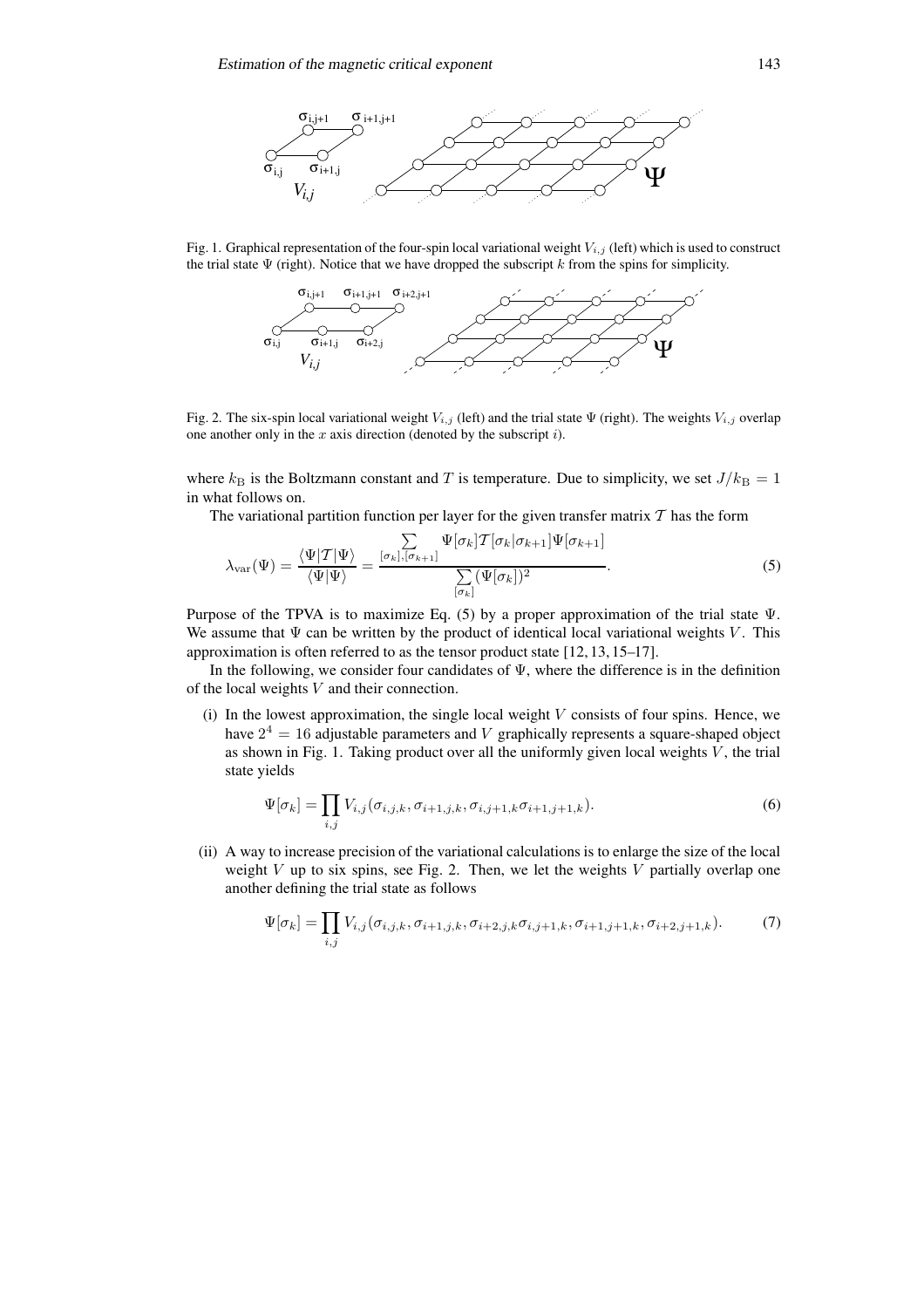The number of the adjustable parameters is  $2^6 = 64$ .



Fig. 3. The local variational weight  $V_{i,j}$  of the IRF type with the auxiliary variables  $\xi$  (left) and the trial state  $\Psi$  (right). The dark ovals represents the auxiliary variables to be summed up.



Fig. 4. The local variational weight  $V_{i,j}$  of the vertex type with the auxiliary variables  $\xi$  (left) and the trial state  $\Psi$  (right). The dark cubes are the summed up auxiliary variables.

(iii) Further increase of the free parameters leads to a better approximation of the trial state (for details, see Ref. [12]). Therefore, we introduce the so-called auxiliary variables which are included in the local weight V

$$
\Psi\left[\sigma_{k}\right] = \sum_{\left[\xi\right]} \prod_{i,j} V\left(\begin{matrix} \sigma_{i,j,k} & \sigma_{i+1,j,k} & \sigma_{i,j+1,k} & \sigma_{i+1,j+1,k} \\ \xi_{i,j,k} & \xi_{i+1,j,k} & \xi_{i,j+1,k} & \xi_{i+1,j+1,k} \end{matrix}\right),\tag{8}
$$

where  $\xi$  denotes the auxiliary variable which can be in one of n states  $(1, 2, ..., n)$ . The sum runs over all the auxiliary variables as depicted in Fig. 3. Thus, there are  $(2n)^4$  adjustable parameters in total. By setting  $n = 1$ , the case (i) is satisfied.

(iv) Finally, we consider the vertex-type representation [19] of the 3D Ising model where the auxiliary variables  $\xi$  can be naturally included. The trial state is then given by

$$
\Psi\left[\sigma_{k}\right] = \sum_{\left[\xi\right]} \prod_{i,j} V\left(\begin{array}{c} \sigma_{i,j,k} \\ \xi_{i,j,k} \xi_{i+1,j,k} \xi_{i,j+1,k} \xi_{i+1,j+1,k} \end{array}\right) \tag{9}
$$

and is graphically represented in Fig. 4. There are  $2n^4$  parameters in total.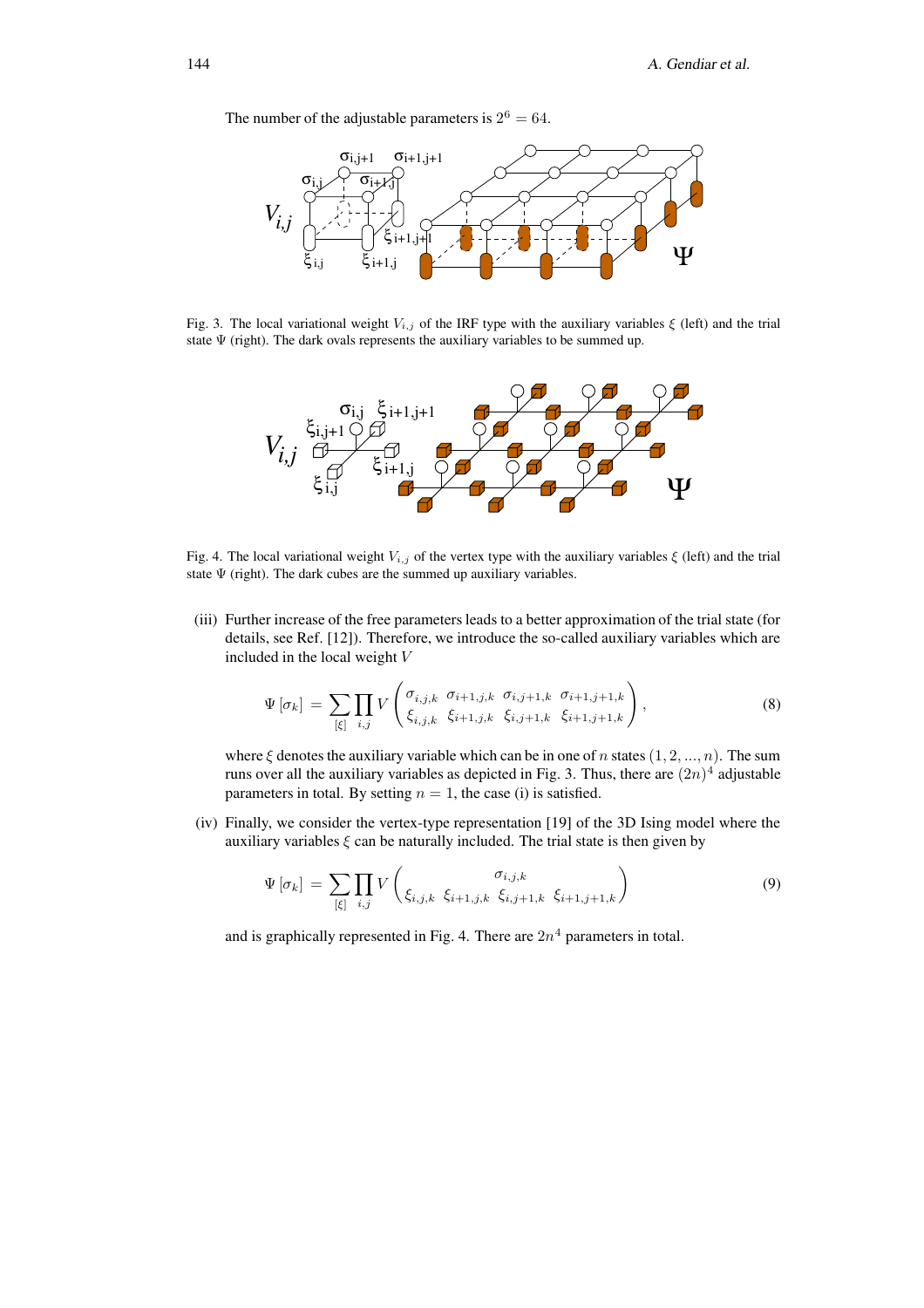

Fig. 5. Left: dependence of the spontaneous magnetization  $\langle \sigma \rangle$  on temperature T for selected variables n and m as listed in Table 1. Right: the plot of the effective critical exponent  $\beta_{\text{eff}}$  versus relative temperature t for the same variables as shown on the left graph. The total number of the adjustable parameters is shown in the parenthesis.

We treat the local variational weights  $V$  with different number of adjustable parameters (up to 256) by the TPVA. In fact, not all of them are independent due to the symmetries of the model. The main advantage of the numerical algorithm TPVA is that we have derived a selfconsistent equation (based on the a generalized eigenvalue problem) which iteratively tunes all the adjustable parameters regardless of initial choice. Numerical details of the self-consistent improvement for the trial state Ψ with explanation of the TPVA are reviewed in Refs. [9–14].

Having written the trial state  $\Psi$  and the transfer matrix  $T$  in the product forms, we can accurately calculate the numerator of Eq. (5)

$$
\langle \Psi | \mathcal{T} | \Psi \rangle = \sum_{[\sigma_k], [\sigma_{k+1}]} \prod_{i,j} V_{i,j} \{ \sigma_k \} W_{i,j}^{\mathrm{B}} \{ \sigma_k | \sigma_{k+1} \} V_{i,j} \{ \sigma_{k+1} \}
$$
(10)

and also the denominator

$$
\langle \Psi | \Psi \rangle = \sum_{\left[\sigma_k\right]} \prod_{i,j} \left(V_{i,j} \{\sigma_k\}\right)^2 \tag{11}
$$

using the renormalization techniques. In particular, we use both the DMRG and its variant the Corner Transfer Matrix Renormalization Group [4, 19, 20].

### **3 Results**

We calculate the spontaneous magnetization per spin site using the relation

$$
\langle \sigma \rangle \equiv \langle \sigma_{i,j} \rangle = \frac{\langle \Psi | \sigma_{i,j} | \Psi \rangle}{\langle \Psi | \Psi \rangle} \tag{12}
$$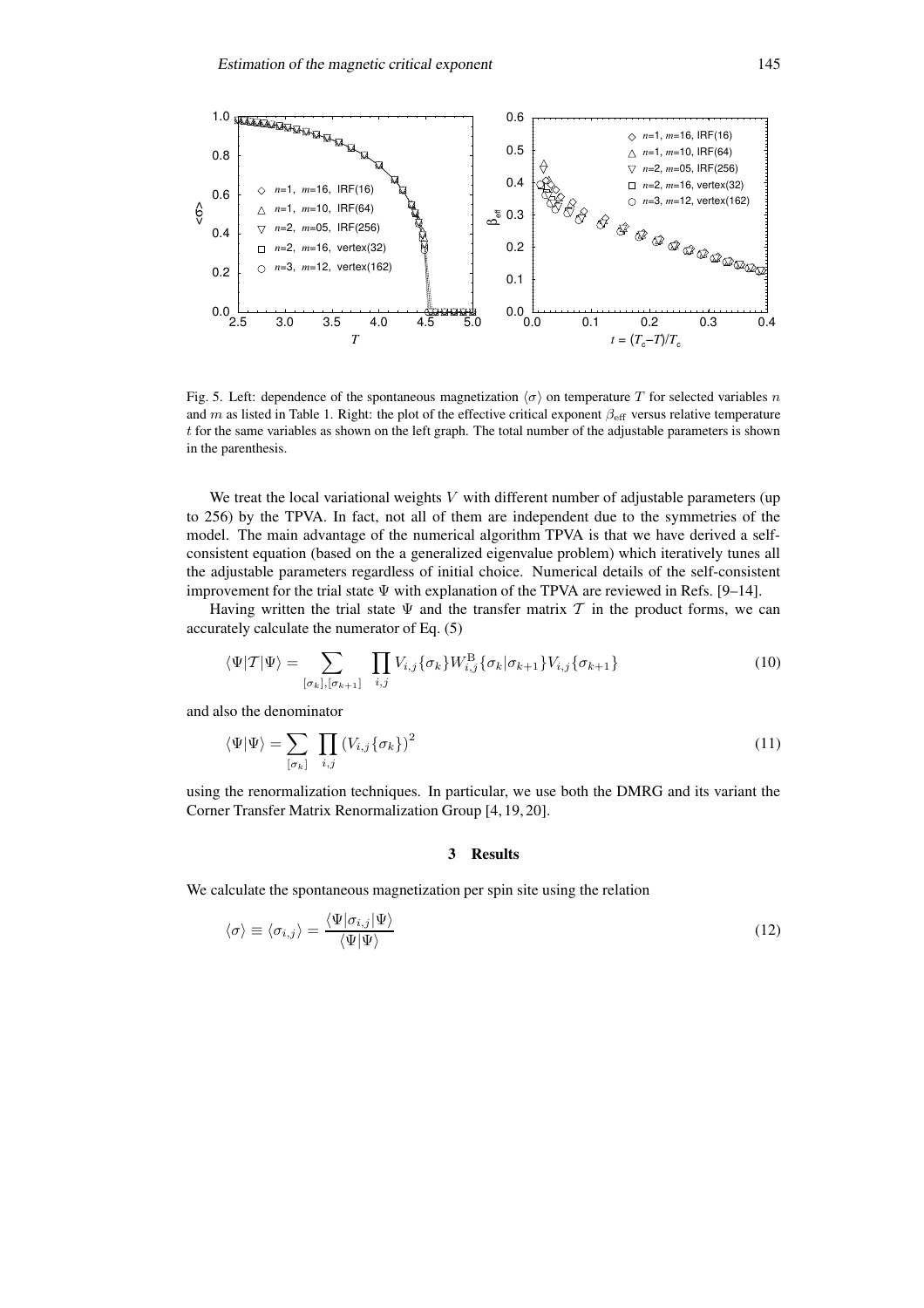| $\boldsymbol{n}$ | $m\,$       | type of TPS      | lattice type | $T_{\rm c}$ | $\mathcal{E}_{\rm T}$ / [%] |       | $\mathcal{E}_{\beta}$ / [%] |
|------------------|-------------|------------------|--------------|-------------|-----------------------------|-------|-----------------------------|
|                  | 16          | $\left(1\right)$ | IRF          | 4.570       | 1.30                        | 0.357 | 9.58                        |
|                  | 10          | (ii)             | <b>IRF</b>   | 4.554       | 0.94                        | 0.348 | 6.81                        |
|                  |             | (iii)            | <b>IRF</b>   | 4.550       | 0.85                        | 0.338 | 3.74                        |
|                  | 16          | (iv)             | vertex       | 4.533       | 0.47                        | 0.332 | 1.90                        |
|                  | $^{\circ}2$ | (iv)             | vertex       | 4.525       | 0.30                        | 0.327 | 0.37                        |

Tab. 1. List of the critical temperatures  $T_c$  and the magnetic critical exponents  $\beta$  computed for the 3D Ising model for various kinds of approximation. The relative errors  $\mathcal{E}_T$  and  $\mathcal{E}_\beta$  are computed with respect to the results of the MC simulations [18].

for all the four kinds of approximation discussed above. The corresponding graph is shown in Fig. 5 on the left. The number of the states kept in the DMRG's block-spin variable is denoted by the letter  $m$ . Details which concern the meaning of this  $m$ -state variable can be found in Ref. [1–4]. The Table 1 summarizes the critical temperatures  $T_c$  obtained by the TPVA for the several selected variables n and m. The MC result ( $T_{\text{MC}} = 4.5116$ ) is used as a reference to evaluate the corresponding relative error  $\mathcal{E}_{\rm T} = (T_{\rm c} - T_{\rm MC})/T_{\rm MC}$ . Precision of our results improves with the increasing number of the adjustable parameters in  $V$  (for both the IRF and the vertex type lattice models).

We calculate the magnetic critical exponent  $\beta$  which describes the vanishing of the spontaneous magnetization

$$
\langle \sigma \rangle \propto \left( \frac{T_{\rm c} - T}{T_{\rm c}} \right)^{\beta} \equiv t^{\beta} \tag{13}
$$

when approaching the critical temperature  $T_c$  from the ferromagnetic phase. We analyze the effective critical exponent  $\beta_{\text{eff}}$  as a function of the relative temperature t [21, 22]

$$
\beta_{\text{eff}}(t) = \frac{\mathrm{d}}{\mathrm{d}\log(t)} \log \langle \sigma(t) \rangle. \tag{14}
$$

Figure 5 (on the right) displays dependence of the effective exponent  $\beta_{\text{eff}}$  on the reduced temperature t. It is evident that for  $t < 0.1$  the linear dependence of the exponent  $\beta_{\text{eff}}$  is broken and  $\beta_{\text{eff}}$  tends to the mean-field value equal to 1/2.

In order to calculate  $\beta$ , we assume dependence of the spontaneous magnetization  $\langle \sigma \rangle$  on the relative temperature  $t$  in the series

$$
\langle \sigma(t) \rangle = \gamma t^{\beta_{\rm eff}(t)} = \gamma t^{(\beta + \alpha_1 t + \alpha_2 t^2 + \alpha_3 t^3 + \cdots)} \tag{15}
$$

with unknown constants  $\gamma$ ,  $\beta$ , and  $\alpha_i$  for  $i = 1, 2, \ldots$ . Neglecting the terms of the second-order and higher in the effective exponent  $\beta_{\text{eff}}$ , we have a linear dependence. The linear dependence is well satisfied in the case of the 2D Ising model [22]. For simplicity, we also assume the same linear dependence for the 3D Ising model [21], in particular,

$$
\langle \sigma(t') \rangle = \gamma t' \, \beta_{\text{eff}}(t') = \gamma t' \, \beta + \alpha_1 t' \tag{16}
$$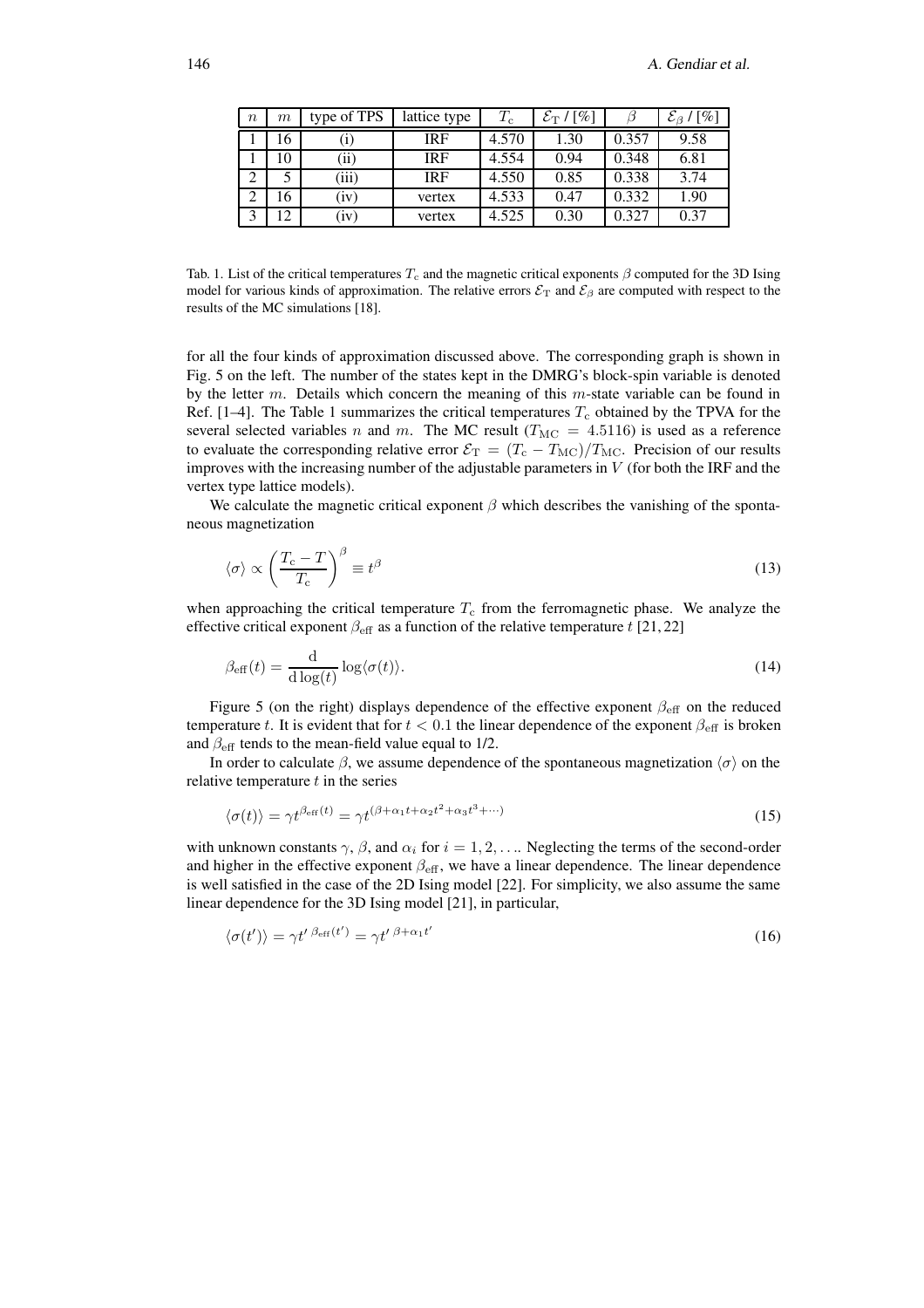

Fig. 6. The extrapolation of the effective critical exponent  $\beta_{\text{eff}}(t')$  down to  $t' = 0$  using Eq. (16). The plotted numerical data are not affected by the mean-field effect. The lowest full line is obtained from the fit of the MC simulation [23].

with  $t' = (T_c - T)/T_c$  where  $T_c$  is obtained by the TPVA as listed in Table 1. Note, that  $\beta_{\text{eff}}(t'=0) = 1/2$  is the consequence of the mean-field behavior. Therefore, we use the linear extrapolation of the effective critical exponent  $\beta_{\text{eff}}(t') = \beta + \alpha_1 t'$  for  $t' \gg 0$  within the offcritical region in order to find the constants  $\beta$  and  $\alpha_1$ . We identify the constant  $\beta$  with the critical exponent after taking the limit  $t' \rightarrow 0$  from the linear fit. The results are depicted in Fig. 6. Justification to carry out the linear extrapolation is supported by the plotting of the MC result [23] in the same graph which gives the nearly linear behavior. The critical exponents  $\beta$ obtained for various variables  $n$  and  $m$  are listed in Table 1 and compared with the MC result  $\beta_{\rm MC} = 0.3258(14)$  [24].

The error in determining  $\beta$  from the extrapolation procedure is deduced from the following consideration. Assume a small deviation  $\varepsilon$  from the critical temperature  $T_c$  obtained by the TPVA, i. .e,  $T_c' = T_c + \varepsilon$ . Table 2 shows that for a given  $\varepsilon$ , the relative error in  $T_c$  affects the relative error in  $\beta$  of about ten times.

## **4 Conclusion**

We have applied the TPVA to the simple 3D Ising model and calculated the critical temperature from the spontaneous magnetization. Using the scaling form, we obtained the magnetic critical exponent  $\beta$  from the spontaneous magnetization in the off critical region. The way of estimation of the critical index is of use for future applications of the TPVA to various 3D classical lattice models.